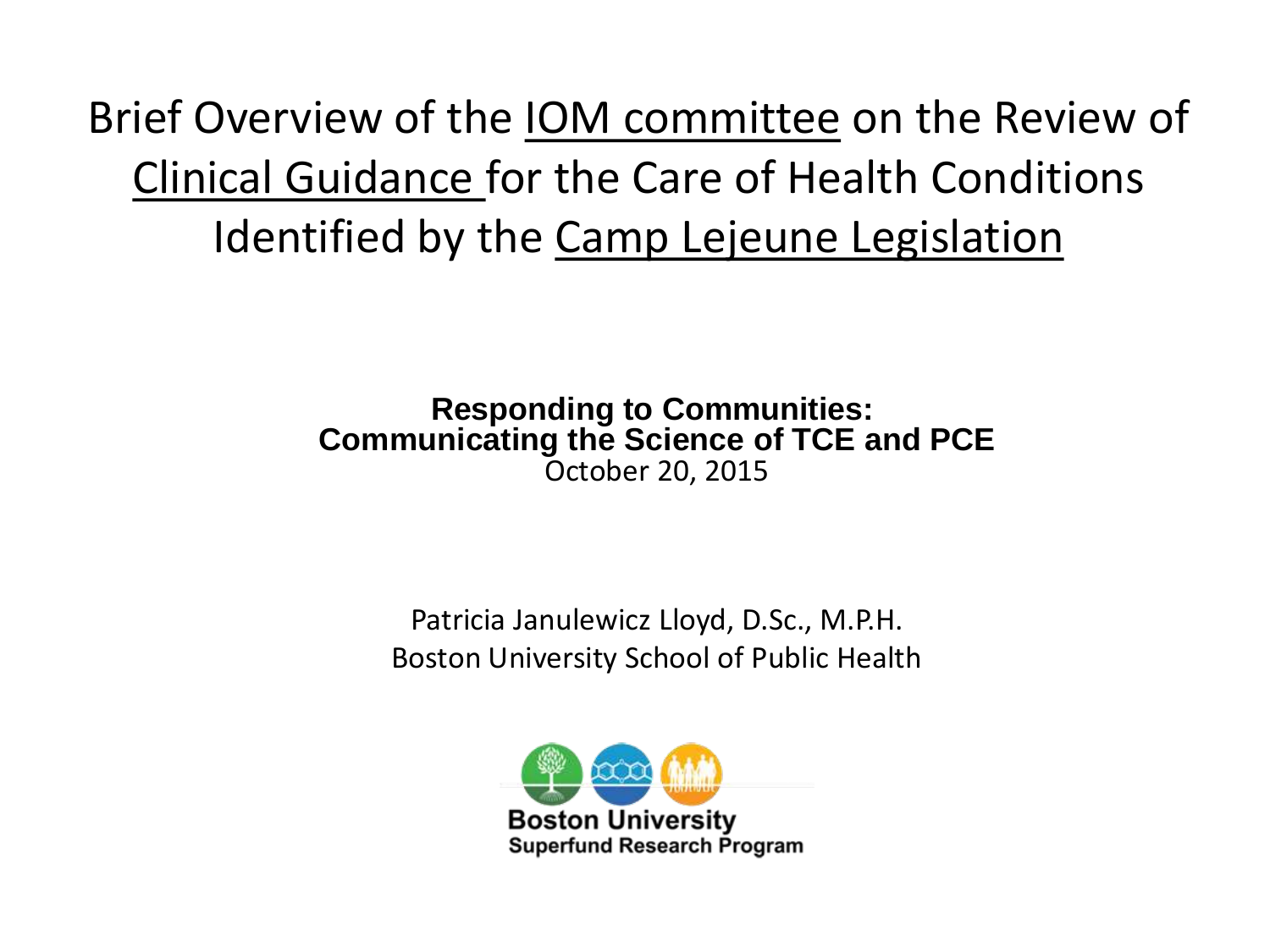#### **Review of VA Clinical Guidance for the Health Conditions Identified by the Camp Lejeune Legislation**

**www/iom.edu/lejeune**



**Suggested citation:** IOM (Institute of Medicine). 2015. *Review of VA clinical guidance for the health conditions identified by the Camp Lejeune legislation.* Washington, DC: The National Academies Press.

**INSTITUTE OF MEDICINE** 

OF THE NATIONAL ACADEMIES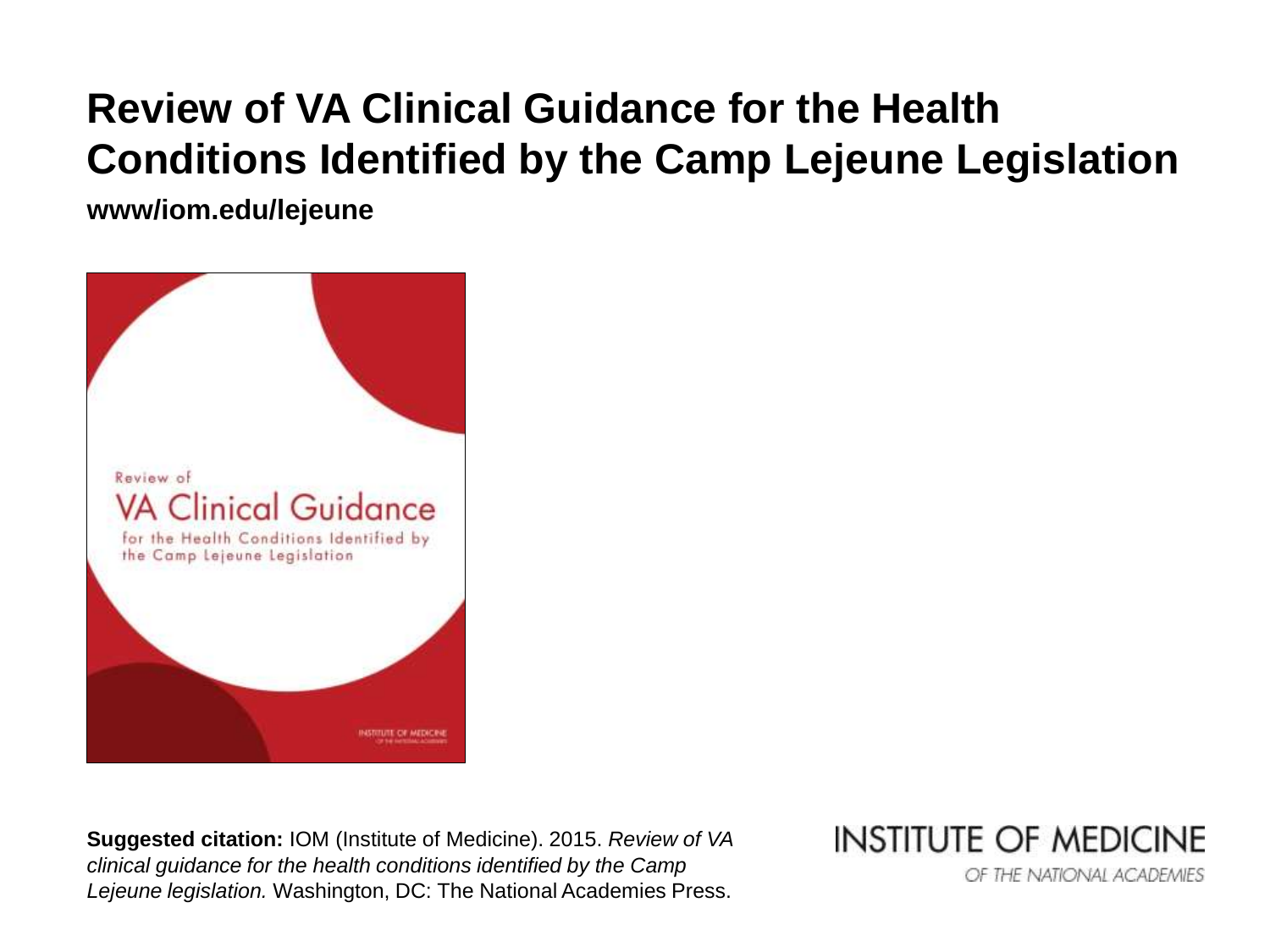# IOM Committee members

- David R. Nerenz, Ph.D., Committee Chair
- Robert J. Alpern, M.D.
- Paolo Boffetta, M.D., M.P.H.
- Mary E. Davis, Ph.D.
- Michael E. Goldberg, M.D.
- Paul Grundy, M.D., M.P.H., FACOEM, FACPM
- Nancy L. Keating, M.D., M.P.H.
- Patricia A. Janulewicz Lloyd, D.Sc., M.P.H.
- Gary O. Rankin, Ph.D.
- Mark J. Utell, M.D.
- Carol S. Wood, Ph.D.
- Albert W. Wu, M.D., M.P.H.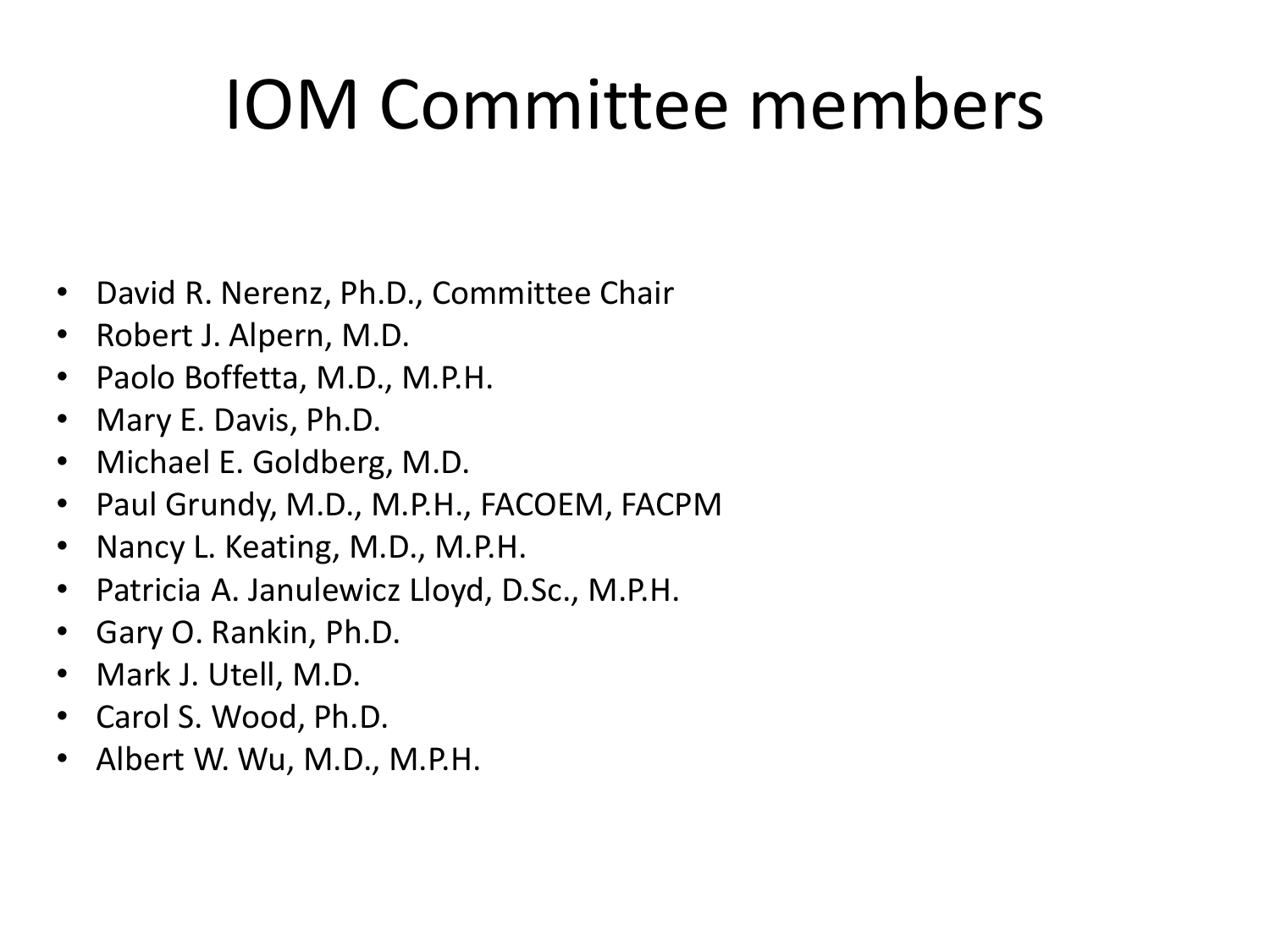#### Camp Lejeune



Figure 1. Location of U.S. Marine Corps Base, Camp Lejeune, North Carolina.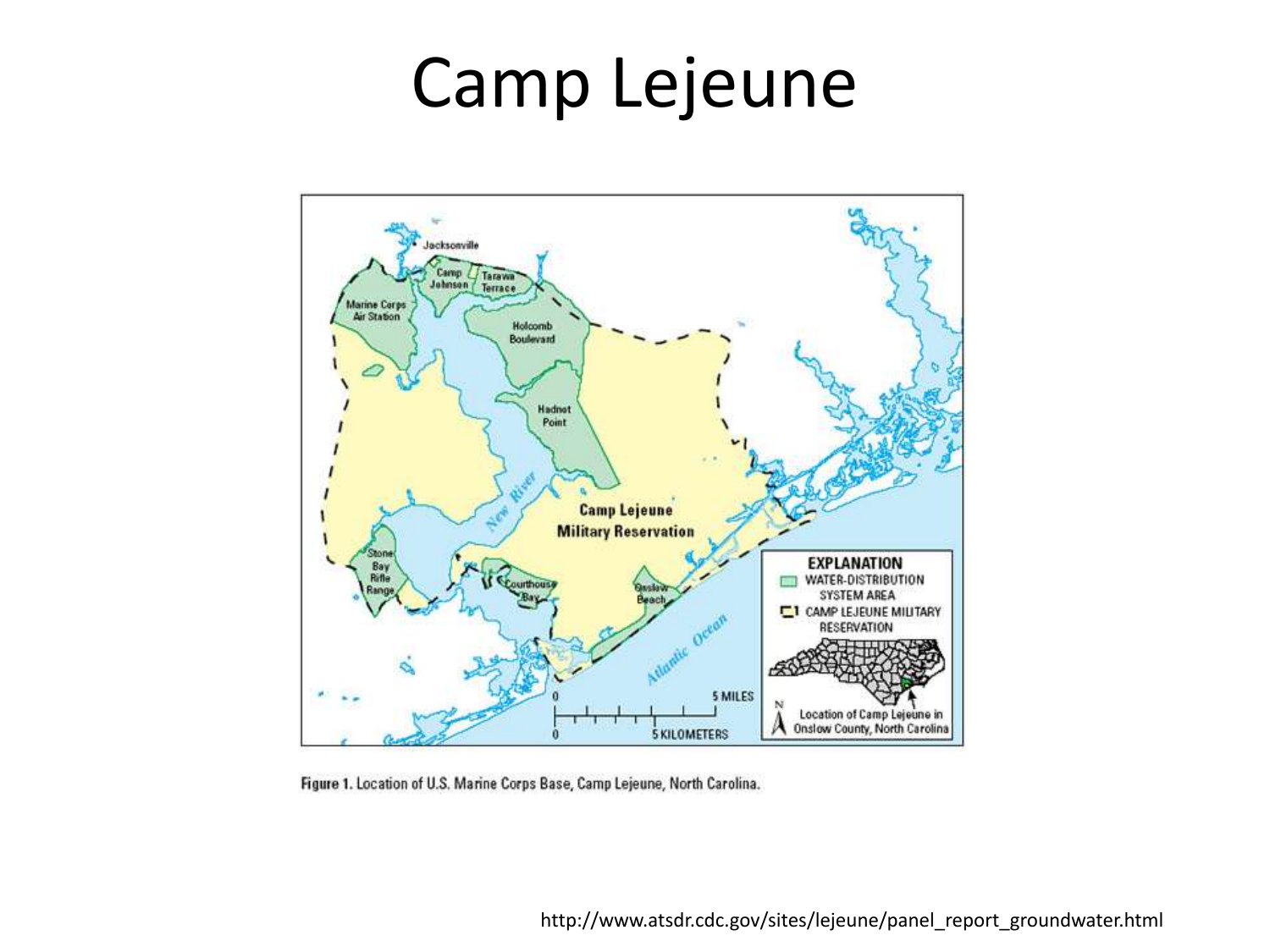#### Janey Ensminger Act, 2012

- Honoring America's Veterans and Caring for Camp Lejeune Families Act
	- What it provides
	- Eligibility
	- VA clinical guidance
	- 15 health conditions
		- Esophageal cancer
		- Lung cancer
		- Breast cancer
		- Bladder cancer
		- Kidney cancer
		- Leukemia
		- Multiple myeloma
		- Myleodysplasic syndromes
		- Renal toxicity
		- Hepatic steatosis
		- Female infertility
		- Miscarriage
		- Scleroderma
		- Neurobehavioral effects
		- Non-Hodgkin's lymphoma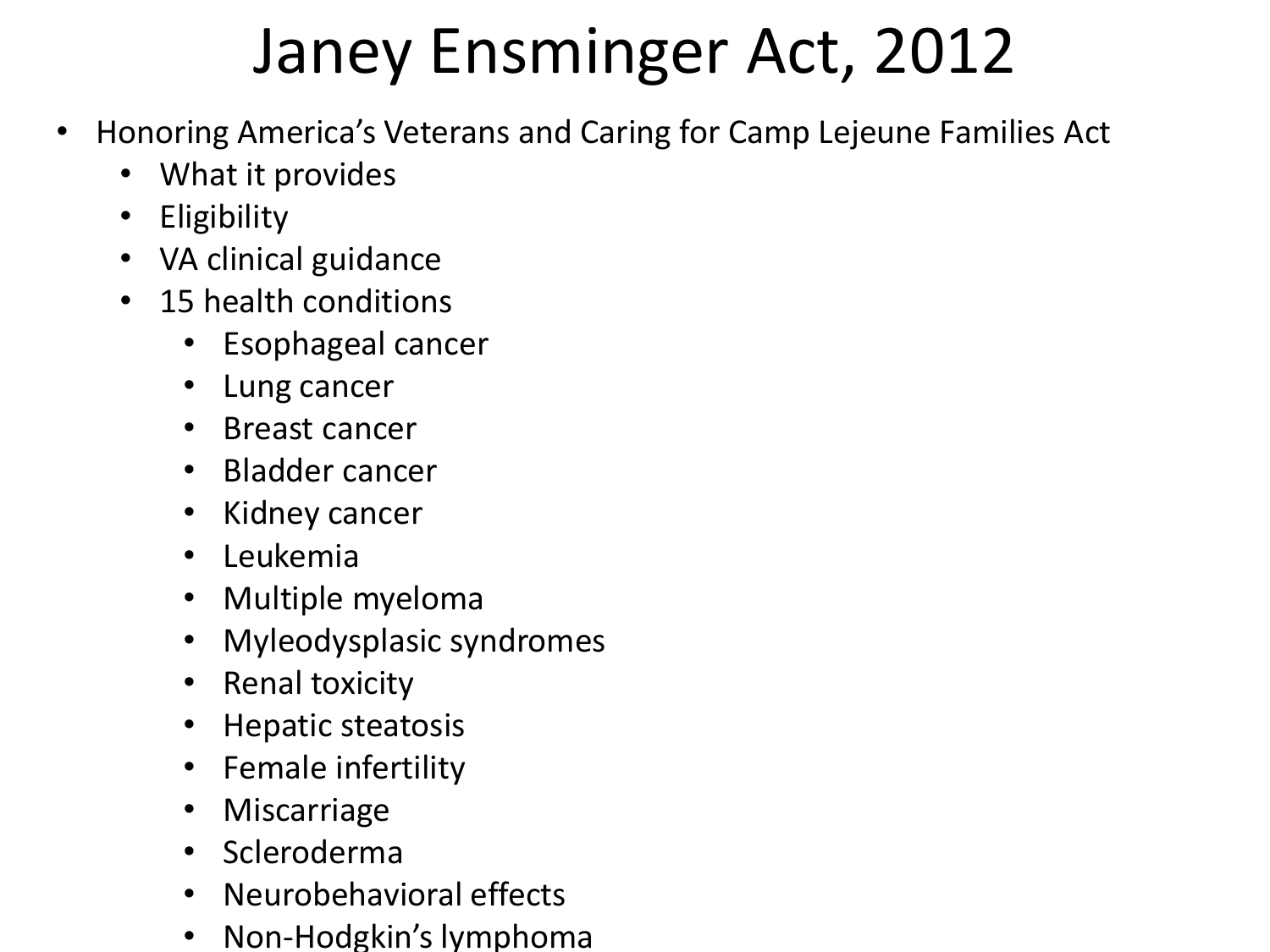### Committee's Task

- General Improvements
- Two specific tasks
	- Based on the latest scientific literature and the committee's review, describe the medical conditions that result from "renal toxicity" due to solvent exposure.
	- Based on the latest scientific literature and the committee's review, characterize the "neurobehavioral effects" as mandated for coverage in the law.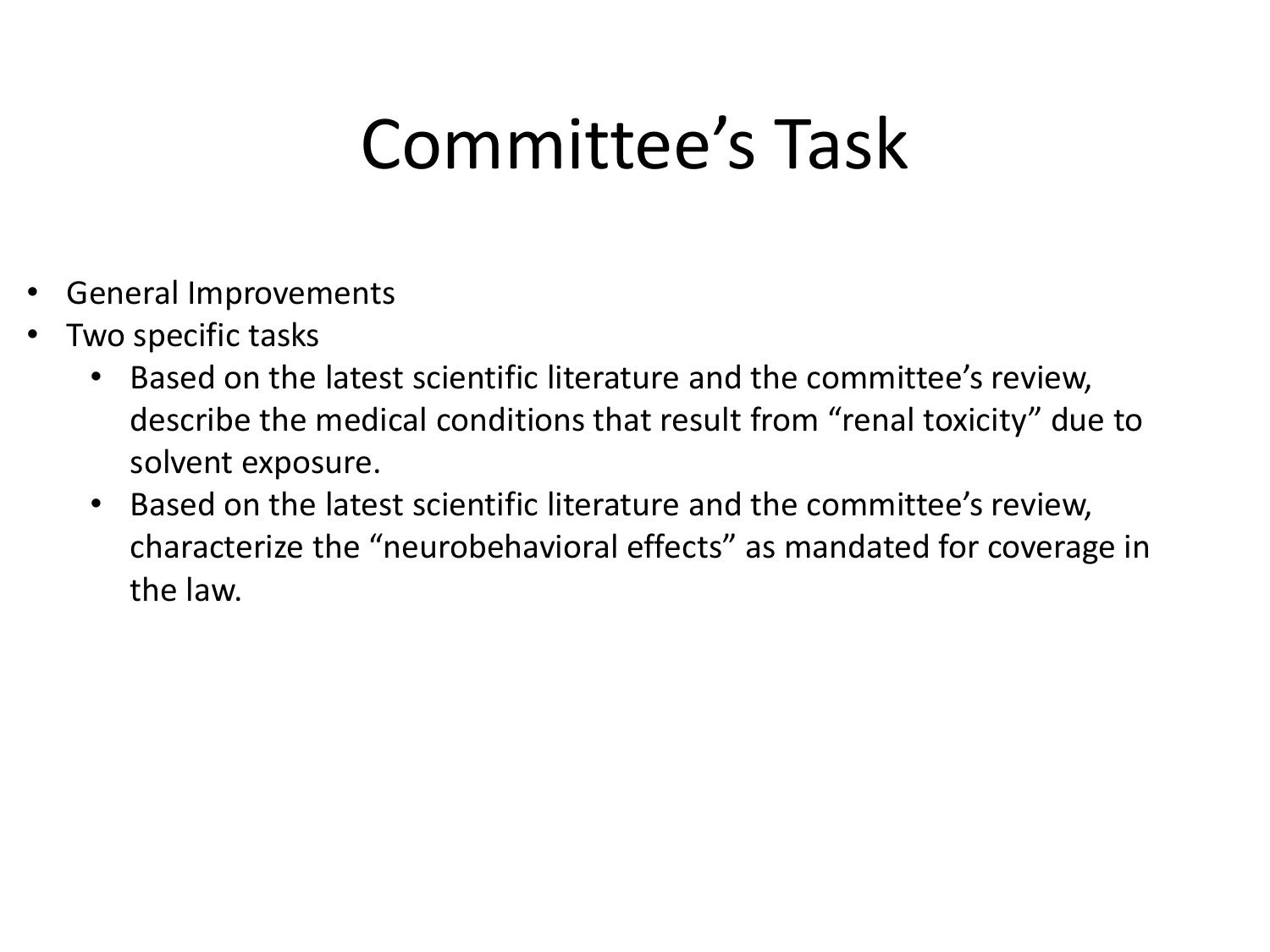# What is a Neurobehavioral Effect??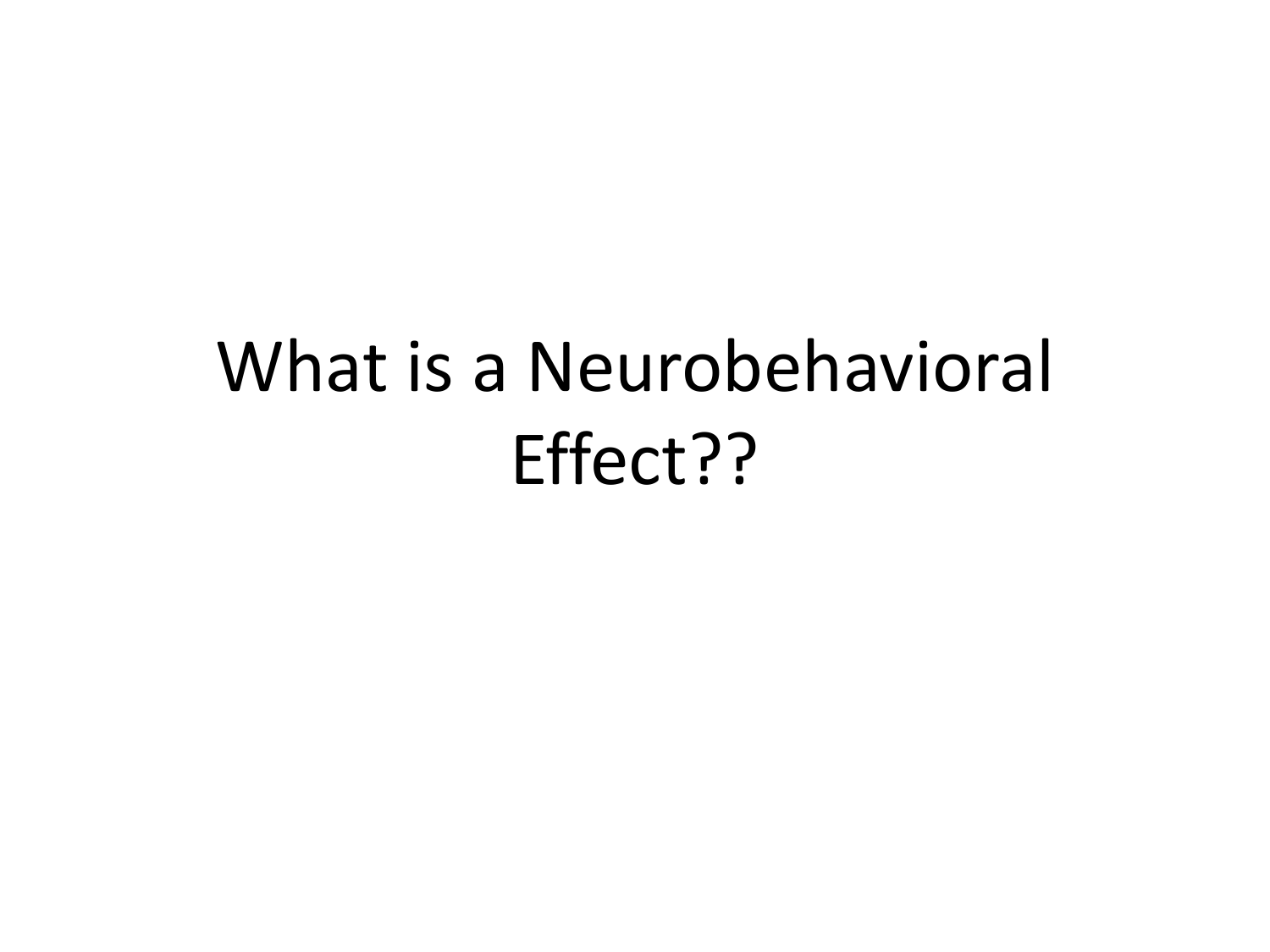# The Committee's Decisions

- Exposure time period is a vital determinant
	- Prenatal and early Childhood exposure
		- Neurological symptoms resulting from neural tube defects
		- Adolescent and adult illicit drug use
		- Bipolar disorder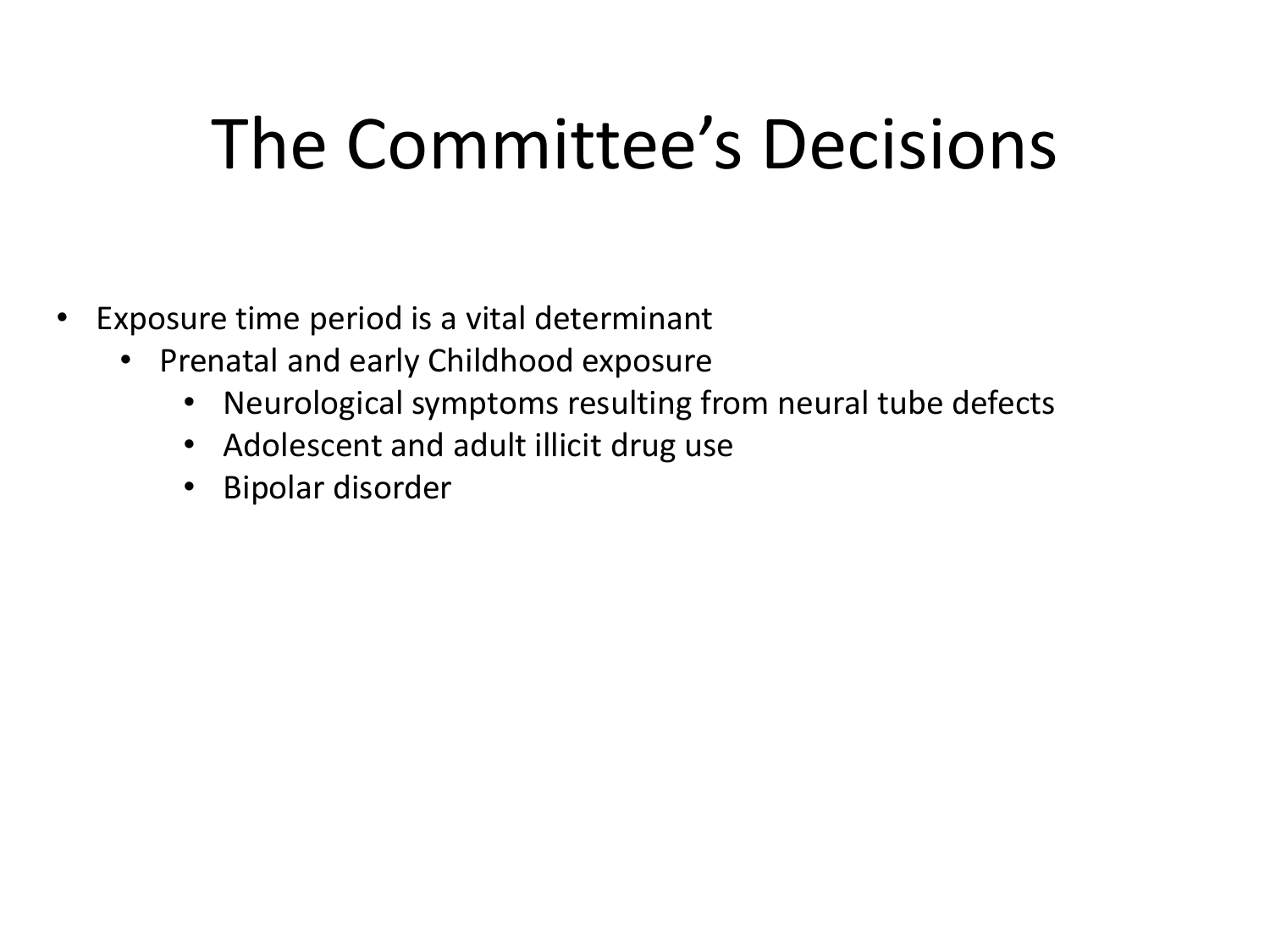# The Committee's Decisions

- Adult Exposure
	- Parkinson's disease
	- Symptoms or deficits in
		- Reaction time (delayed)
		- Problems with memory
		- Visuomotor function
		- Attention
		- Motor function
		- Contrast sensitivity
		- Color discrimination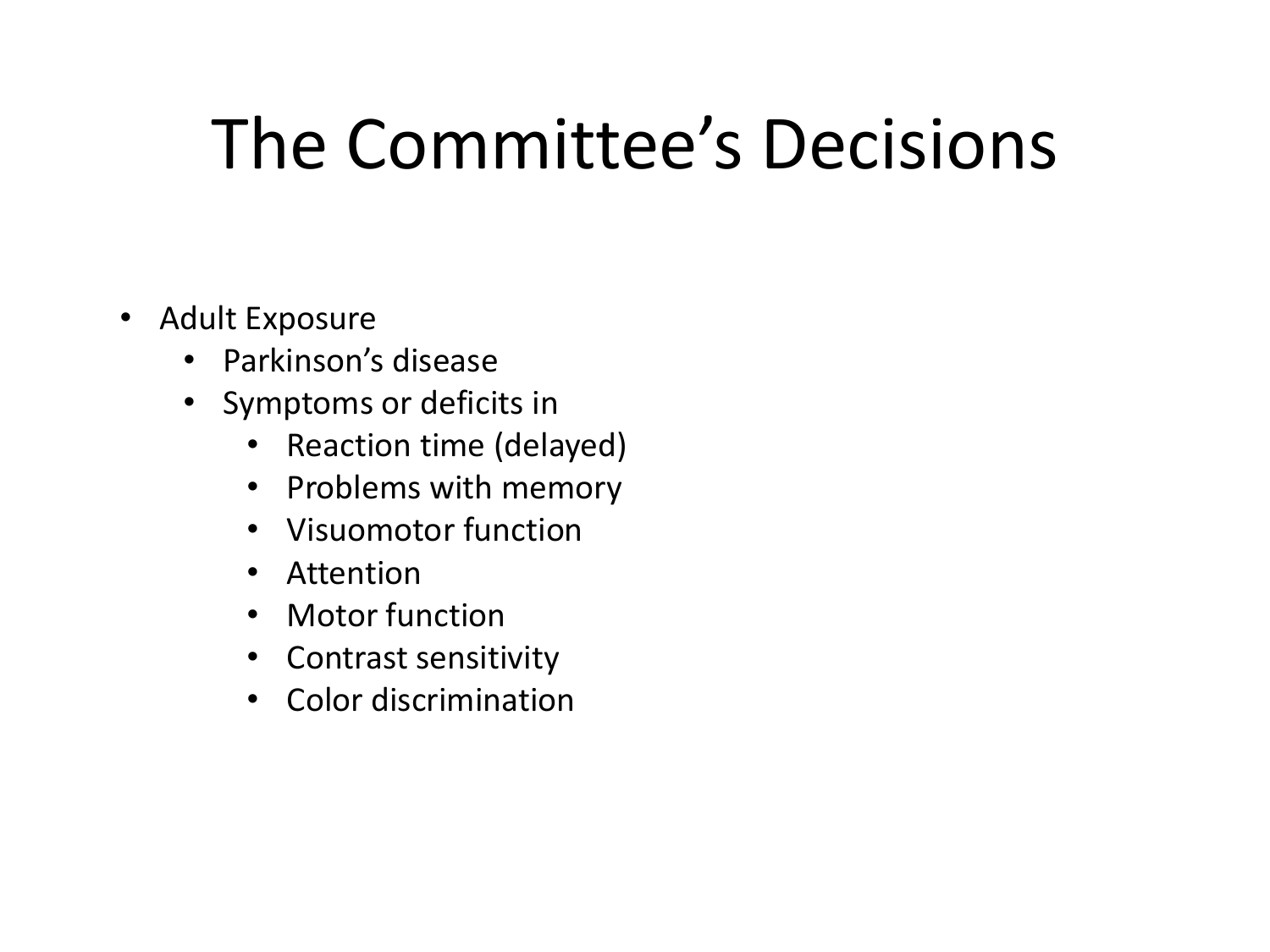# Acknowledgements

IOM Committee Members Roberta Wedge, Study director Cary Haver, Associate Program Officer Heather Chiarello, Research Associate Roberta White, Ph.D. Ann Aschengrau, Ph.D. BU Superfund Program

### Contact Information

Patricia Janulewicz Lloyd

[paj@bu.edu](mailto:paj@bu.edu)

617-638-4778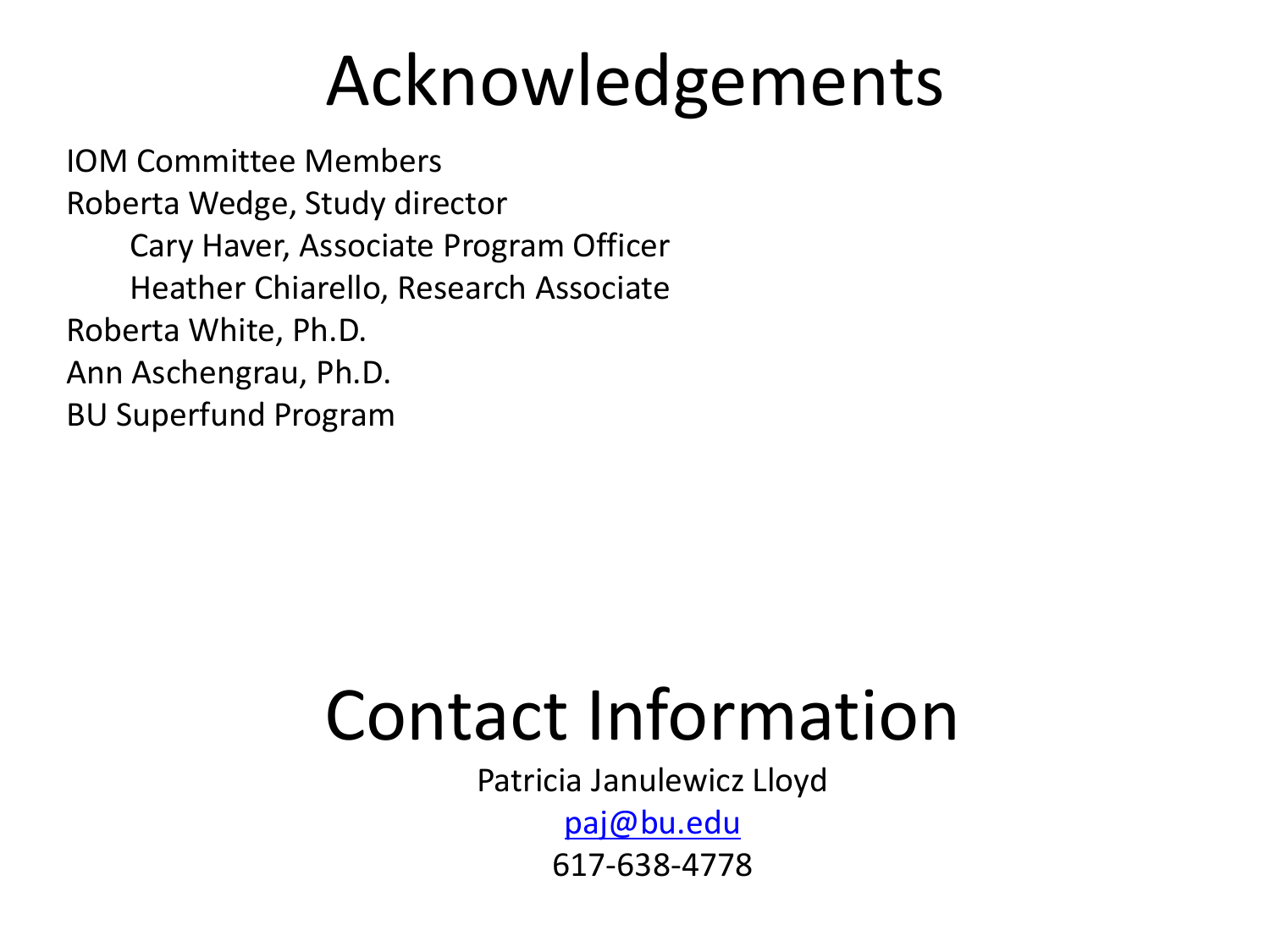

95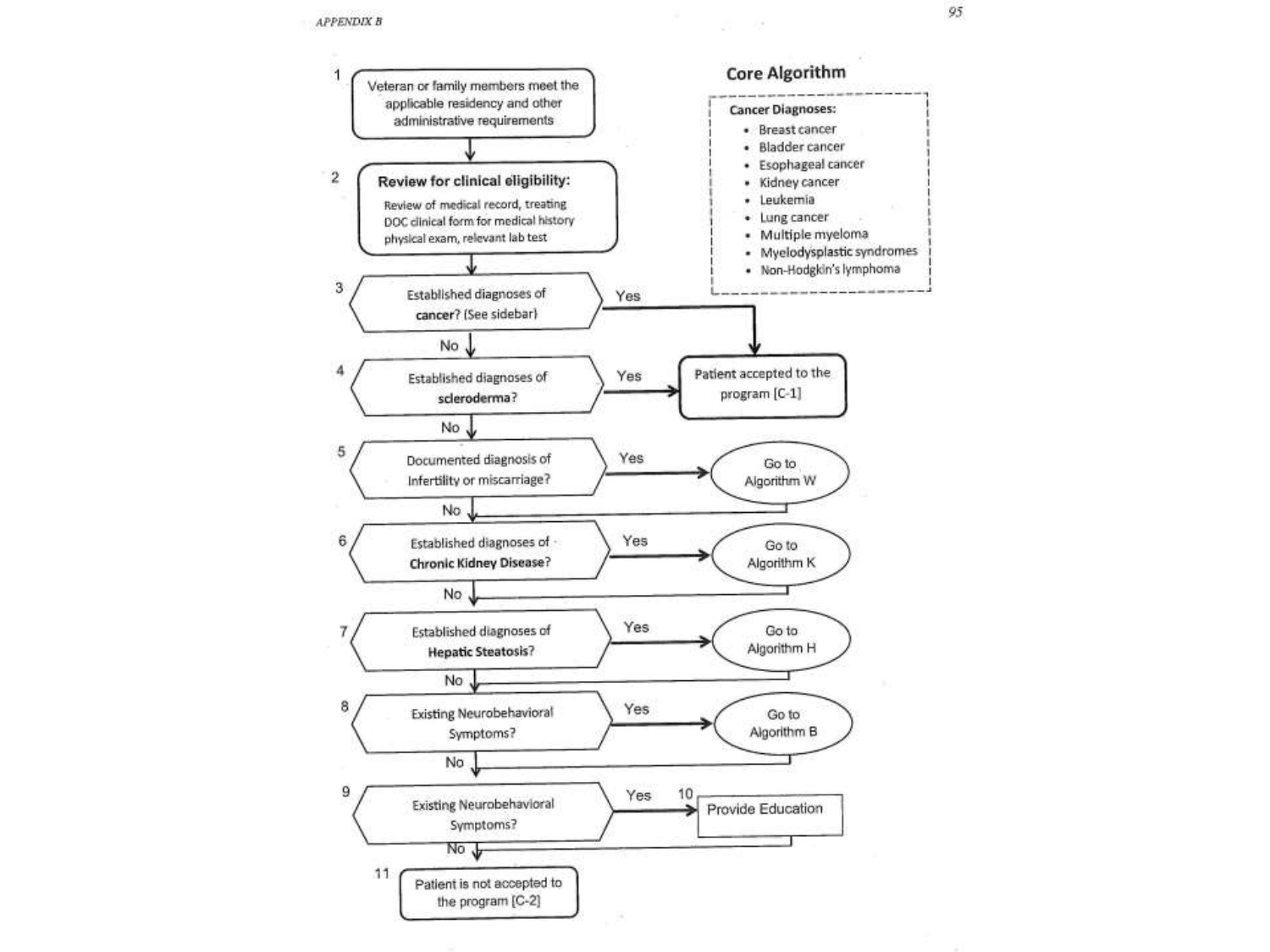u



FIGURE 3-2 Algorithm B-1--Neurobehavioral outcomes in adults exposed in utero or in early childhood, ANNOTATIONS FOR ALGORITHM B-1:

B1-Identified neurobehavioral symptoms include illicit drug use, bipolar disorder, and neurological problems associated with neural tube defects, although not all committee members were in agreement on the inclusion of illicit drug use and bipolar disorder.

B2-Applicant does not have neurobehavioral symptoms as a covered condition and is not accepted to the Camp Lejeune program at this time.

B3-Applicant accepted into the Camp Lejeune program.